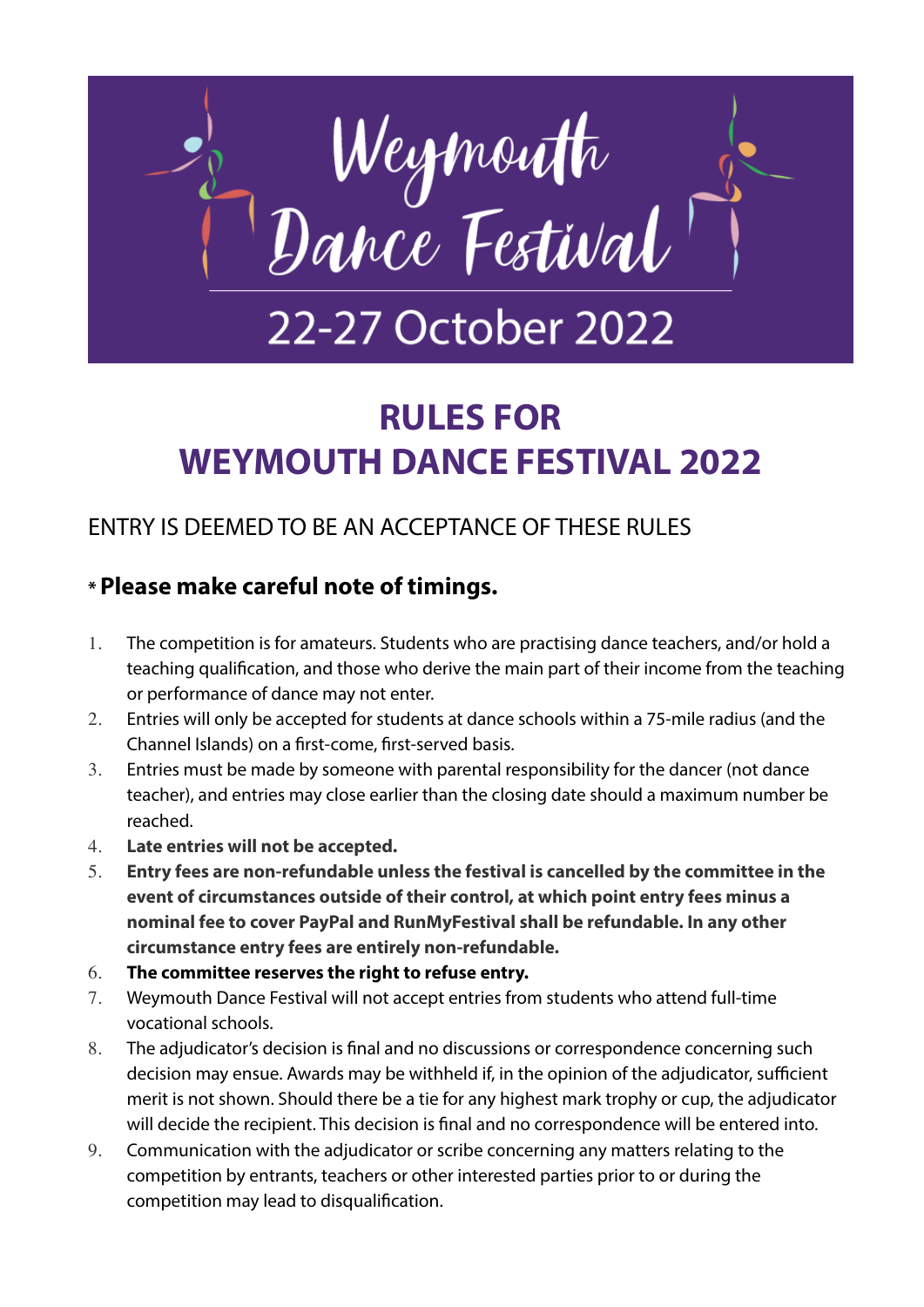- 10. The age of entrants is taken on 1st September in the year of the competition. Accuracy in birth dates is essential. Incorrect age may lead to disqualification and, in cases of doubt, a birth certificate may have to be produced. The age of the eldest competitor in a Duet/Trio/ Quartet/Group determines the class entered.
- 11. The committee reserves the right to combine classes when entries are small, or divide a class when entries are large, and may make any other regulations or interpret or qualify any of these rules as occasion may arise.
- 12. No performer may enter the same class more than once in their own age group for each solo section.
- 13. For Cabaret Duets each entrant may only one Tap Duet and one Song and Dance Duet, but may dance both a Lyrical Duet and a Modern Duet (but not two Modern or two Lyrical Duets).
- 14. Classical Duets have been split into two sections: one covering Character/Greek/National and the other covering Classical Ballet/Modern Ballet/Stylised Ballet/Contemporary. In these Classical Duet sections a dancer may enter two duets per section, i.e. Greek and National or Character and National, but not all three.
- 15. Trios/Quartets are split into Classical and Cabaret. Each entrant may enter two Trios/Quartets per class, i.e. Modern and Tap, or Tap and Song & Dance, but not all three.
- 16. Solo dancers may not be substituted, but in the event of the unavoidable absence of a partner, one substitute will be allowed in a duet, two in a trio/quartet and three in a group. **The organisers must be advised of any changes a minimum of 2 hours before the class.**
- 17. Each school may enter two groups in each group section. Group sizes will be limited to a minimum of 8 (AED requirements), and a maximum of 16 dancers. At Weymouth Dance Festival 16 is the maximum for health and safety reasons.
- 18. **Teachers must include names, ages and dates of birth for all group members with their entries. Entries will not be accepted without this information.**
- 19. Performers must dance in correct programme order and it is the responsibility of entrants to report backstage at the appointed time. Timings of classes in the programme are for guidance only and competitors should be ready to dance at least 30 minutes before the appointed time.
- 20. **\*Time limits must be strictly adhered to.** Any dancer who wishes to go forward to All England, **must** abide by All England timings. Timing will begin at the first note or word of the accompaniment or first movement of the dancer, whichever occurs first.
- 21. Other than for baby classes (6 yrs & under), a re-dance may only be permitted at the discretion of the adjudicator or if the music malfunctions.
- 22. Novice classes these are for competitors who have never been placed first at any festival in the section they are entering. Entrants in novice classes are not eligible to enter the open class in the same dance discipline.
- 23. In novice classes it is at the discretion of the adjudicator how many competitors may progress out of novice sections.
- 24. Pointe work is not allowed for any entrant under 13 years old or in any novice class.
- 25. Fixed taps (single sound) only may be used for Tap dancing.
- 26. Gymnastic dance is permitted, provided that it is combined with a Modern dance technique (but not in Lyrical). Please see guidance notes regarding genres of dance at the end of the rules section.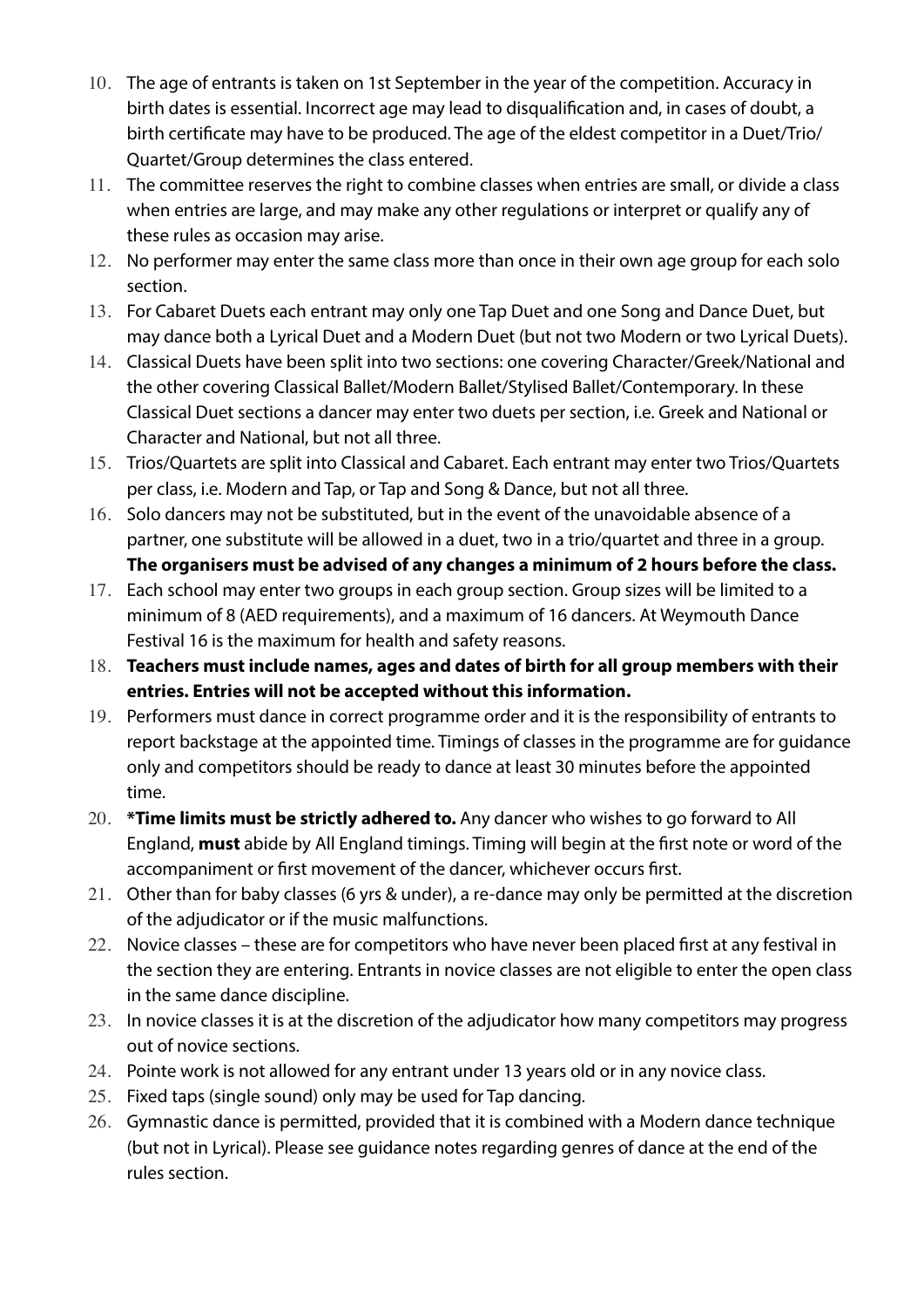- 27. Teachers requiring tabs for groups are personally responsible for opening and closing. No pins, sticky tape or other items may be attached to back cloths or curtains without express permission of the College management.
- 28. We only accept **music sent electronically in MP3/MP4 format**. There is an official sound system for the use of competitors. This is the only recording equipment allowed side-stage. All music must be clearly labelled when submitted online, with the name of the competitor and the class number. Teachers are responsible for the quality of the recording, which is taken into account by the adjudicator. **ALL COMPETITORS SHOULD HAVE BACK-UP CDS AVAILABLE. No responsibility will be accepted for CDs not collected after the section.**
- 29. It is the responsibility of the competitor to set backup CDs ready to play. All discs should be clearly marked. **DO NOT USE RE-WRITABLE CDs.** The organisers do not accept any responsibility for incorrect playing of any CD, except in the event of equipment failure.
- 30. Teachers are responsible for any change of volume required during the playing of music. Backstage committee members will not be responsible for the volume of the music. **Teachers please take note in Song & Dance and Tap classes.**
- 31. If pre-recorded music is used in any Song & Dance section it must not include any singing or chanting. Pre-recorded music used in Tap sections must not include any recorded tap or similar sound effect.
- 32. The festival does not accept liability for the infringement of copyright, recording or performing rights arising out of any competitor's accompaniment or performance. It contributes to a Group Licence to cover payment of fees for the use of recorded music at its events. Teachers and Choreographers using music created from commercial recordings are advised that they are themselves responsible for seeking permission to re-record from the recording companies concerned.
- 33. A short synopsis, not exceeding 30 words will be regarded as part of an announcement to a dance.
- 34. The stage and stage wings are out of bounds to all except authorised persons and entrants about to perform. Authorised persons are those appointed as stewards and officials by the Weymouth Dance Festival and teachers accompanying students.
- 35. **The stage is not available for rehearsal at any time.**
- 36. Parents and teachers are reminded that the safety of young people in their care is their responsibility during the Festival.
- 37. The Bay Theatre will be open **one hour** before the start of the first class on each day.
- 38. Dancers will not be allowed in the auditorium in costume unless their costumes are covered.
- 39. **Weymouth Dance Festival has a zero-tolerance stance towards phones or tablets being used in the auditorium.** Photography or recording in the auditorium is strictly prohibited, except for the official photographer. Any adult or child attempting to use their phone, film or take photographs will be removed immediately from the auditorium and excluded from the rest of the festival. May we remind you that parents are responsible for the behaviour of their child throughout the festival, including in the auditorium.
- 40. No food or drink is allowed in the auditorium.
- 41. Public access into the auditorium is by the main door only where valid tickets/wrist bands must be shown.
- 42. Teachers' photo passes must be applied for by emailing [weymouthdancefestival@gmail.com](mailto:weymouthdancefestival@gmail.com) and stating teacher names, dance school name and attaching a head and shoulders photo of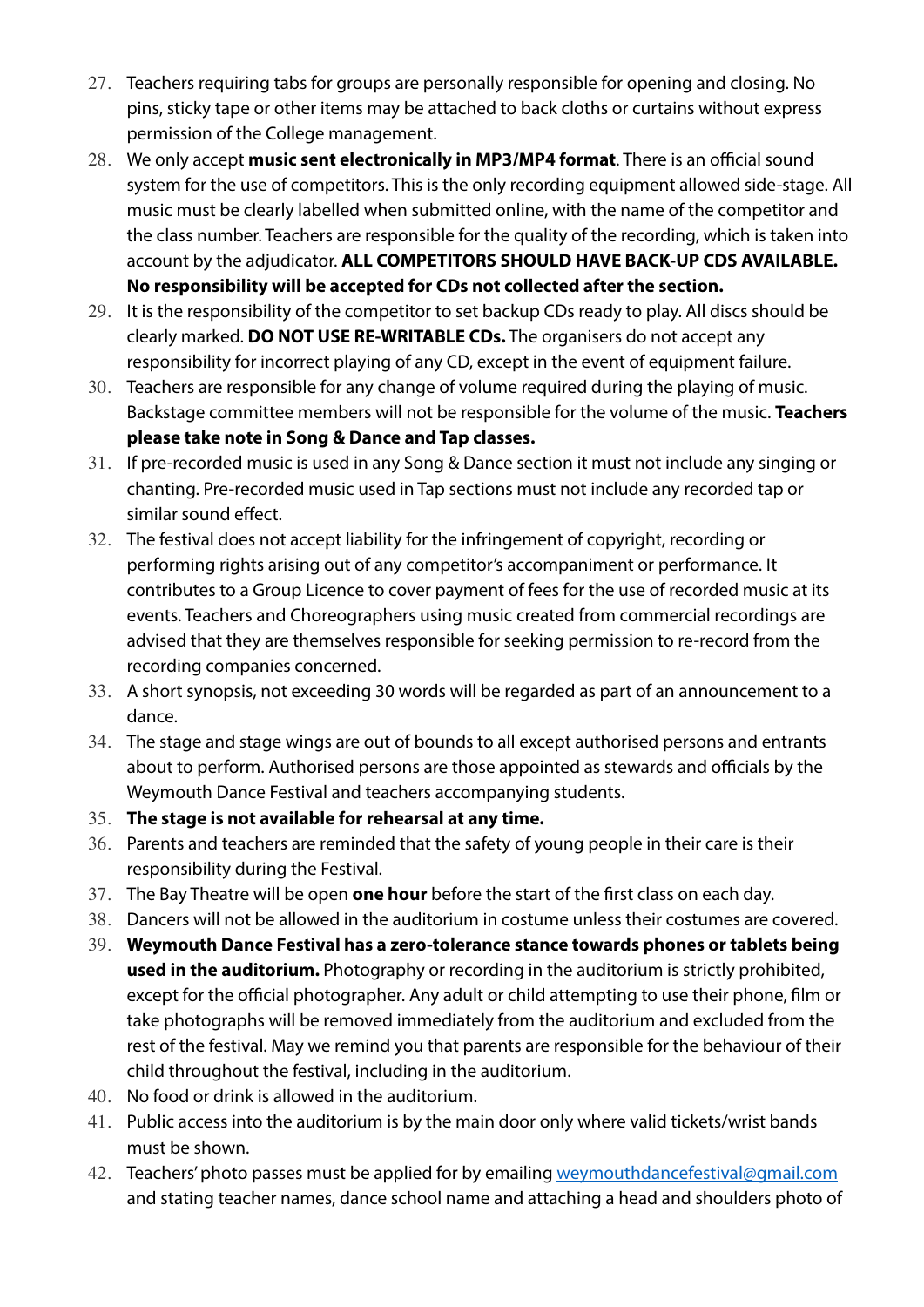each teacher. A maximum of two teacher passes per dance school will be permitted for named persons. If passes are not applied for, free admission to the auditorium will not be permitted. **On applying for a teachers' pass a passport-style photograph must be supplied to be printed on the pass. Photo ID will be required to collect and sign for the pass from the reception desk.**

- 43. The Festival Committee cannot accept any responsibility for property left at the venue during the festival.
- 44. In the years that this festival is a qualifier for All England Dance, the qualifying mark for AED regional finals is given in the class schedule.
- 45. All types of Ballet, including Classical, Modern and Stylised Ballet must be danced in the Ballet section and ballet shoes must be worn.
- 46. Bullying or any form of intimidating behaviour towards dancers, teachers, volunteers or committee members will not be tolerated and may result in exclusion from the festival.
- 47. The Committee is unable to schedule classes in line with individuals' requests.
- 48. CERTIFICATES will be awarded as follows:

|                                   | $75 - 77$    | A performance limited in its communication                                            |
|-----------------------------------|--------------|---------------------------------------------------------------------------------------|
| <b>Certificate of Performance</b> | $78 - 80$    | A performance showing development of<br>technique and, or communication               |
| Merit                             | $81 - 83$    | A capable performance showing some<br>artistic appreciation and, or technical ability |
| Commended                         | $84 - 86$    | A convincing performance technically and<br>artistically                              |
| <b>Distinction</b>                | $87 - 89$    | An excellent performance technically and<br>artistically                              |
| Outstanding                       | 90 and above | An exceptional performance both<br>technically and artistically                       |

Certificates will be available at the end of each session, but no earlier than 30 minutes after completion of a class. These will only be handed to dance teachers or nominated person(s) in their absence. Teachers, don't forget to nominate someone! Please also provide a SAE to send any left over reports after the festival.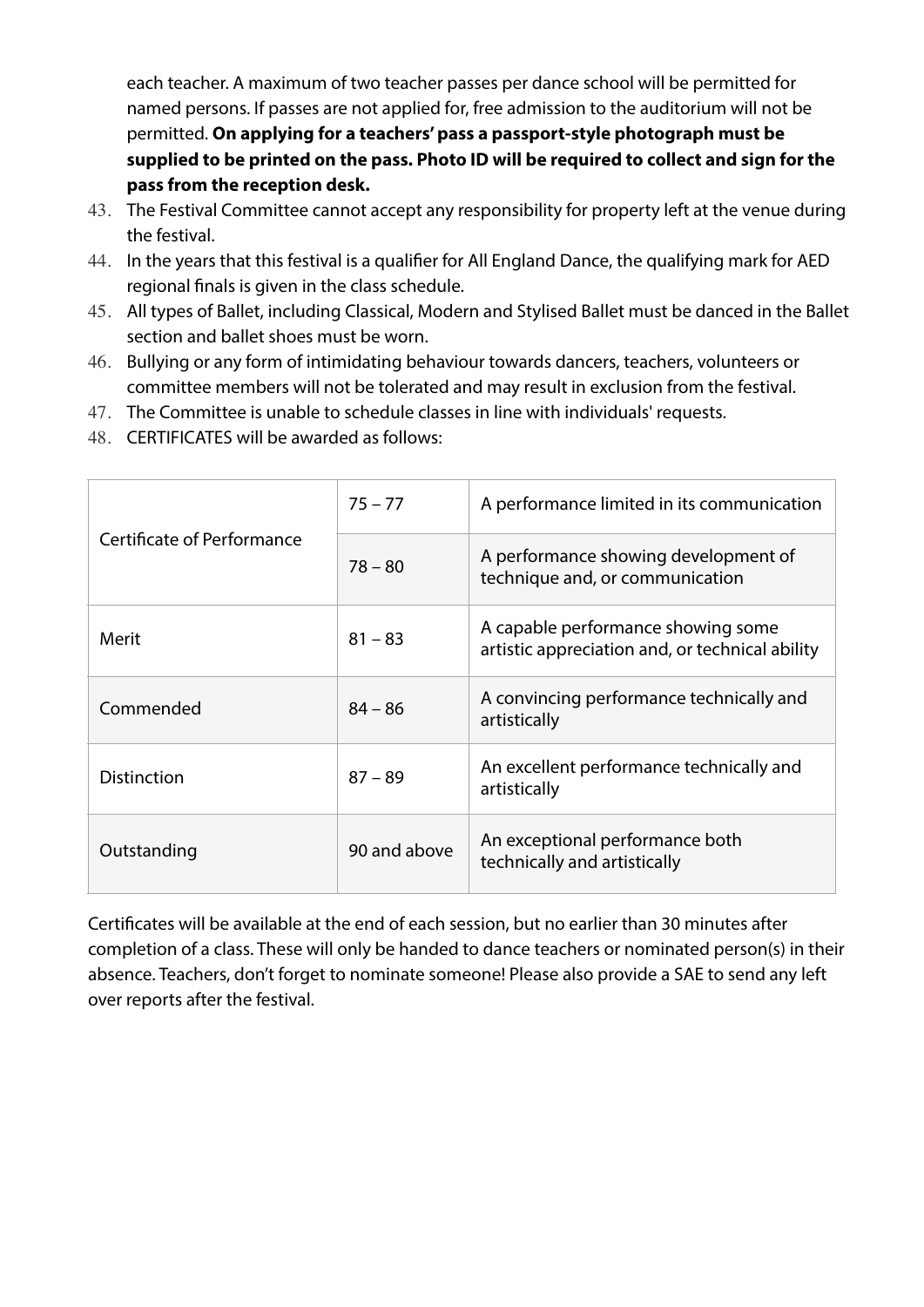# CLASS SCHEDULE

PLEASE NOTE THAT CLASSES MAY BE AMALGAMATED IF INSUFFICIENT ENTRIES

### **CODES**

**CB/SB/MB**: Classical Ballet, Stylised Ballet, Modern Ballet **LM**: Lyrical Modern **C**: Contemporary **NR**: Nursery Rhyme

**S&D**: Song and Dance **Char:** Character **Nat**: National **SHH**: Street/Hip-Hop **COMM**: Commercial

**ICL:** Improvisation (Classical) **IMOD**: Improvisation (Modern) **ITAP**: Improvisation (Tap)

## **SOLOS - 10 yrs & under £6.00 per entry / 11 yrs & over £7.00 per entry**

|                          | CB/SB/<br><b>MB</b>      | <b>Nat</b>               | Mod                      | LM             | <b>Tap</b>               | <b>S&amp;D</b> | $\mathsf{C}$             | Char           | <b>Greek</b>   |
|--------------------------|--------------------------|--------------------------|--------------------------|----------------|--------------------------|----------------|--------------------------|----------------|----------------|
| 3 & 4 Yrs                | $\overline{\phantom{a}}$ | $\overline{\phantom{a}}$ | $\overline{\phantom{0}}$ |                | $\overline{\phantom{a}}$ | <b>NR</b>      | $\overline{\phantom{a}}$ |                |                |
| 6 yrs & under            | 1                        | 7                        | 13                       | $\blacksquare$ | 25                       | 31             | $\overline{\phantom{a}}$ | 43             | 49             |
| 7 & 8 yrs                | $\overline{2}$           | 8                        | 14                       | 20             | 26                       | 32             | $\blacksquare$           | 44             | 49             |
| 9 & 10 yrs               | 3                        | 9                        | 15                       | 21             | 27                       | 33             | $\overline{\phantom{a}}$ | 45             | 49             |
| <b>Time limit (mins)</b> | 1.5                      | 1.5                      | 1.5                      | 1.5            | 1.5                      | $\overline{2}$ | ٠                        | 1.5            | 1.5            |
| 11 & 12 yrs              | $\overline{4}$           | 10                       | 16                       | 22             | 28                       | 34             | 40                       | 46             | 50             |
| 13 & 14 yrs              | 5                        | 11                       | 17                       | 23             | 29                       | 35             | 41                       | 47             | 50             |
| 15 yrs & over            | 6                        | 12                       | 18                       | 24             | 30                       | 36             | 42                       | 48             | 50             |
| <b>Time limit (mins)</b> | $\overline{2}$           | $\overline{2}$           | $\overline{2}$           | $\overline{2}$ | 2 <sup>1</sup>           | 2.5            | $\overline{2}$           | $\overline{2}$ | $\overline{2}$ |

### **Street/Hip-Hop, Commercial**

|                          | <b>SHH</b> | <b>SHH/COMM</b> |
|--------------------------|------------|-----------------|
| 11 yrs & under           | 51         |                 |
| 12 yrs & over            |            | 52              |
| <b>Time limit (mins)</b> | 1.5        |                 |

## **Improvisation**

|                          | <b>ICL</b>                  | <b>IMOD</b> | <b>ITAP</b> |  |
|--------------------------|-----------------------------|-------------|-------------|--|
| 11 yrs & under           | 53                          | 55          | 57          |  |
| 12 yrs & over            | 54                          | 56          | 58          |  |
| <b>Time limit (mins)</b> | <b>Adjudicator's choice</b> |             |             |  |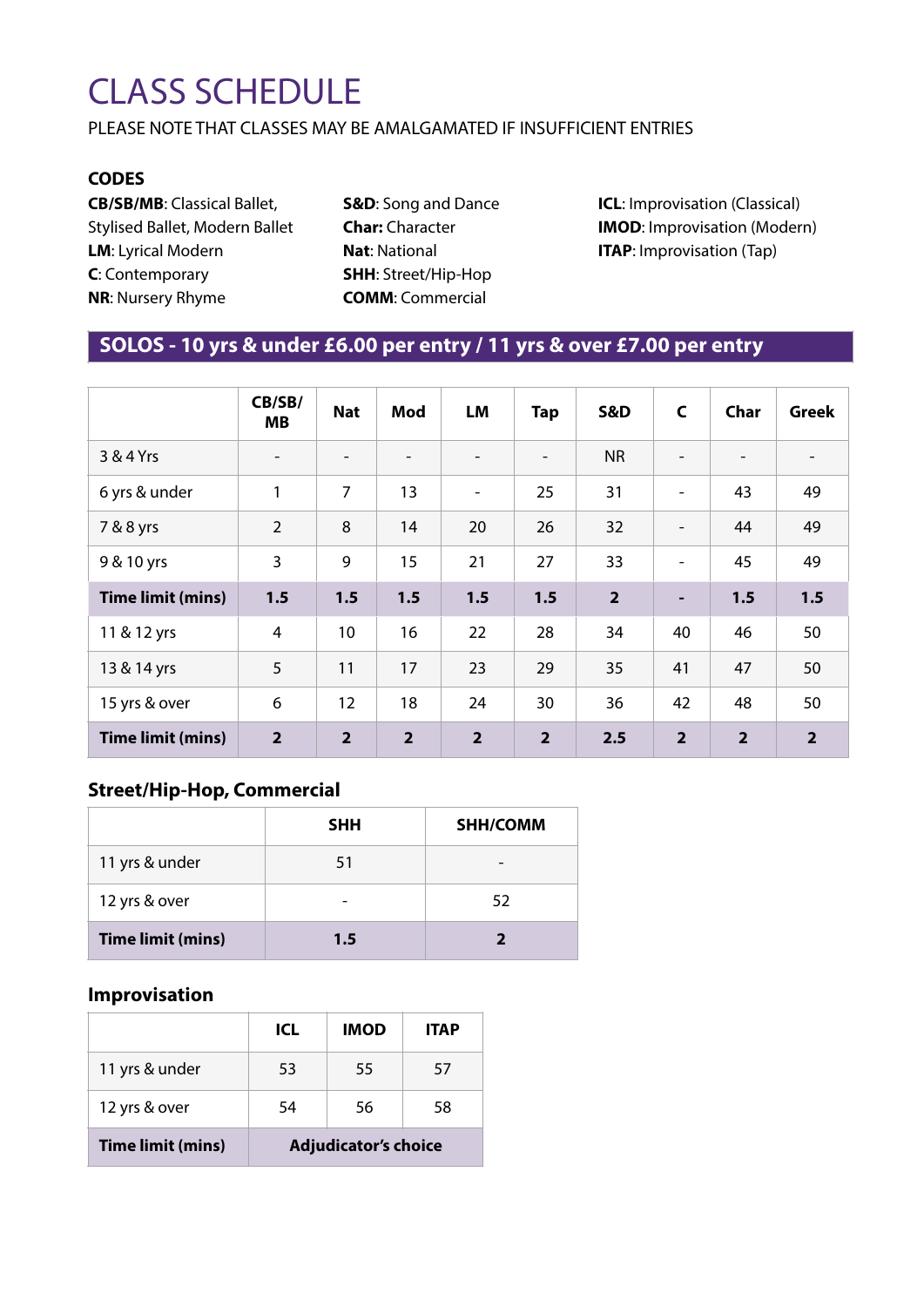# **DUETS - £10.00 per entry (not per person)**

|                                                                         |                              | <b>CLASSICAL</b>         |                    | <b>CABARET</b> |            |                |
|-------------------------------------------------------------------------|------------------------------|--------------------------|--------------------|----------------|------------|----------------|
|                                                                         | <b>CB/SB/MB</b>              | CB/SB/MB/C               | Char/<br>Greek/Nat | Modern/<br>LM  | <b>Tap</b> | <b>S&amp;D</b> |
| 10 & under                                                              | 221a                         | $\overline{\phantom{a}}$ | 221 <sub>b</sub>   | 224            | 227        | 230            |
| 14 & under                                                              | $\overline{\phantom{a}}$     | 222a                     | 222 <sub>b</sub>   | 225            | 228        | 231            |
| 21 & under                                                              | $\qquad \qquad \blacksquare$ | 223a                     | 223 <sub>b</sub>   | 226            | 229        | 232            |
| .<br>$\mathbf{r}$<br>$\sim$ $\sim$<br>$\bullet$<br>$\sim$ $\sim$ $\sim$ |                              |                          |                    |                |            |                |

**Time limit 2.5 mins (3 mins for Song & Dance/Musical Theatre)**

## **TRIOS/QUARTETS - £12.00 per entry (not per person)**

|                                                              | <b>CLASSICAL</b>              | <b>CABARET</b> |  |  |  |
|--------------------------------------------------------------|-------------------------------|----------------|--|--|--|
|                                                              | CB/SB/MB/Nat/Greek/<br>Char/C | Modern/Tap/S&D |  |  |  |
| 10 & under                                                   | 331                           | 334            |  |  |  |
| 14 & under                                                   | 332                           | 335            |  |  |  |
| 21 & under                                                   | 333                           | 336            |  |  |  |
| Time limit 2.5mins (3 mins for Song & Dance/Musical Theatre) |                               |                |  |  |  |

# **GROUPS - £16 per entry (not per person)**

|            | <b>Ballet</b> | Char/Nat/<br>Greek/C | Modern | <b>Tap</b> | S&D |
|------------|---------------|----------------------|--------|------------|-----|
| 10 & under | 440           | 443                  | 446    | 449        | 452 |
| 14 & under | 441           | 444                  | 447    | 450        | 453 |
| 21 & under | 442           | 445                  | 448    | 451        | 454 |

**Time limit 4 mins for all groups, regardless of age (4.5 mins Song & Dance/Musical Theatre)**

## **NOVICE SECTIONS (solos only) - £6.00 per entry**

|                                                    | <b>Ballet</b>  | Modern | Tap             |  |  |
|----------------------------------------------------|----------------|--------|-----------------|--|--|
| 8, 9, 10 years                                     | N <sub>2</sub> | N8     | N <sub>14</sub> |  |  |
| $11 - 14$ years                                    | N3             | N9.    | N <sub>15</sub> |  |  |
| <b>Time limit 1.5 mins for all Novice Sections</b> |                |        |                 |  |  |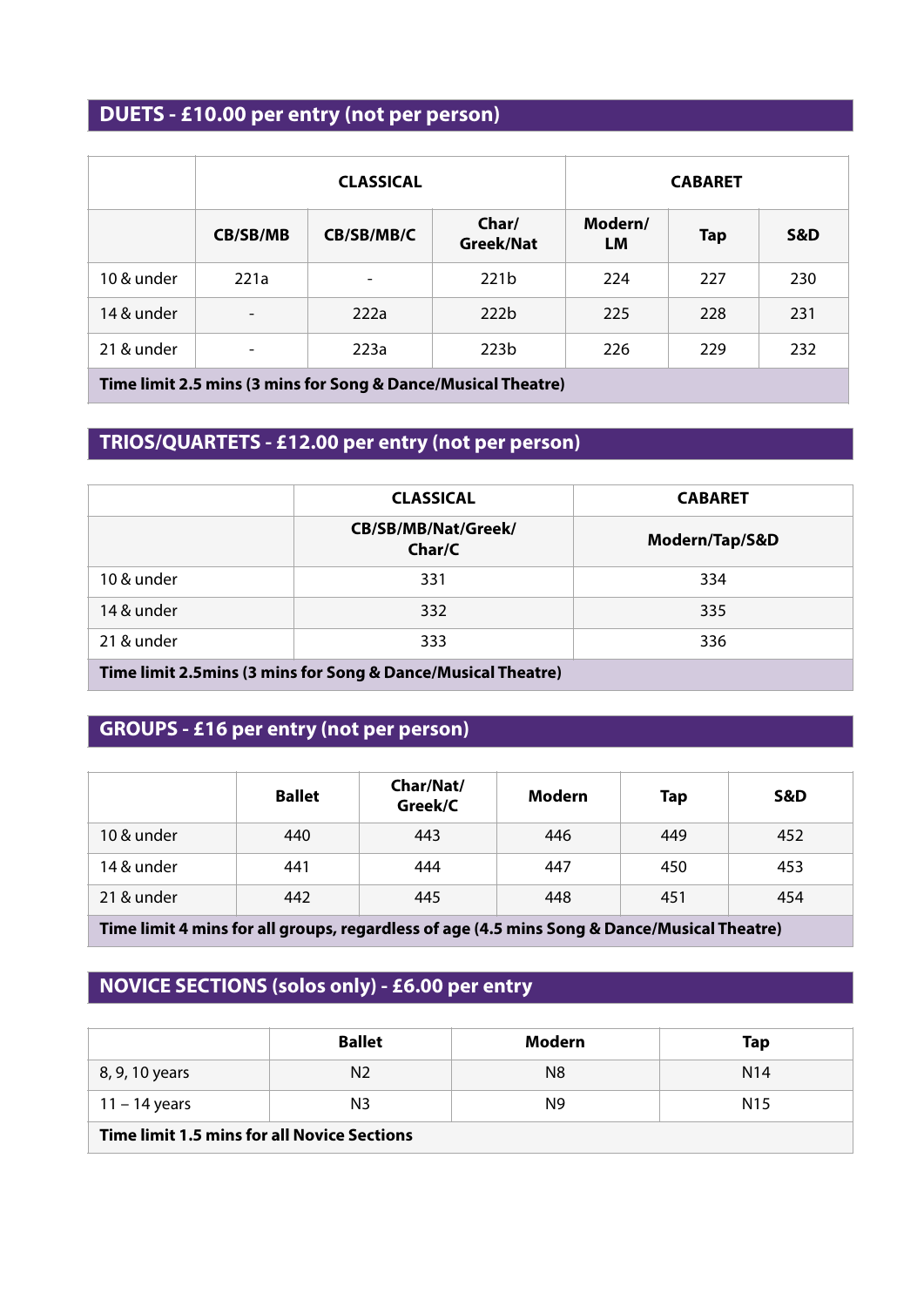# DANCE TECHNIQUES

#### Classical Ballet (CB)

Dances should include adage and allegro. Titles, characterisations and hand-held props are not allowed. The use of well-known repertoire, choreography or music is discouraged. Particular attention should be paid to the note about costumes above and it is stressed that for Classical Ballet, they should be simple without ornamentation so that every aspect of the classical technique is clearly visible.

#### Stylised Ballet (SB)

The communication of an idea through movement, danced with Classical Ballet technique when using hand props or with traditional style, such as Hornpipe, Spanish, Scottish, Tarantella.

#### Modern Ballet (MB)

A fusion of Modern and Ballet genres combining the classical technique with contemporary movement. This form usually requires the use of soft ballet shoes or pointe work and dances can depict abstract or narrative themes.

#### Classical Greek

Performed barefoot and essentially showing the use of opposition and relaxation through the movements. Dances should reflect the title. Myths and Nature Themes are acceptable provided the movements are given their appropriate interpretation that relates to one or more of the seven different styles in this technique.

#### National (Nat)

All traditional music, songs and techniques appropriate to the country of choice are acceptable. Younger competitors are expected to demonstrate traditional performances. Seniors may introduce theatrical performances that are clearly based on a national tradition.

#### Contemporary (C)

Dances should be based on the techniques developed by Graham, Cunningham and recognised contemporary dance leaders, showing strength and mobility and use of gravity.

#### Character (Char)

A dramatic and sometimes humorous presentation of:

- A story from any book, play, film, cartoon etc, or historical characters
- The mannerisms and essential features of a person, animal, bird, reptile, insect, virus etc.

Competitors are permitted to interpret the words of a song or spoken word. Classical Ballet is the traditional dance technique used in Character, although any Classical dance technique is acceptable.

### **MODERN STAGE TECHNIQUES**

Modern is an all-inclusive term applied to an ever-evolving performing art. It includes lyrical modern, jazz, stage, contemporary, hip-hop and all styles of modern theatre dance. Acrobatic, gymnastic and street dance are acceptable only when combined with a strong dance technique.

Lyrical Modern (LM) should show flowing movements that interpret the emotion of the music.

#### Tap

All styles and developments in technique, including characterisation and humour, are encouraged providing the projection, beating and presentation of the routine is fully sustained and appropriate.

#### Song & Dance/Musical Theatre (S/D)

The song should set the scene, mood and style of the dance. Pitch and accuracy whilst singing are essential and the focus will be on the interpretation of the song. The dance should provide continuity and reflect the